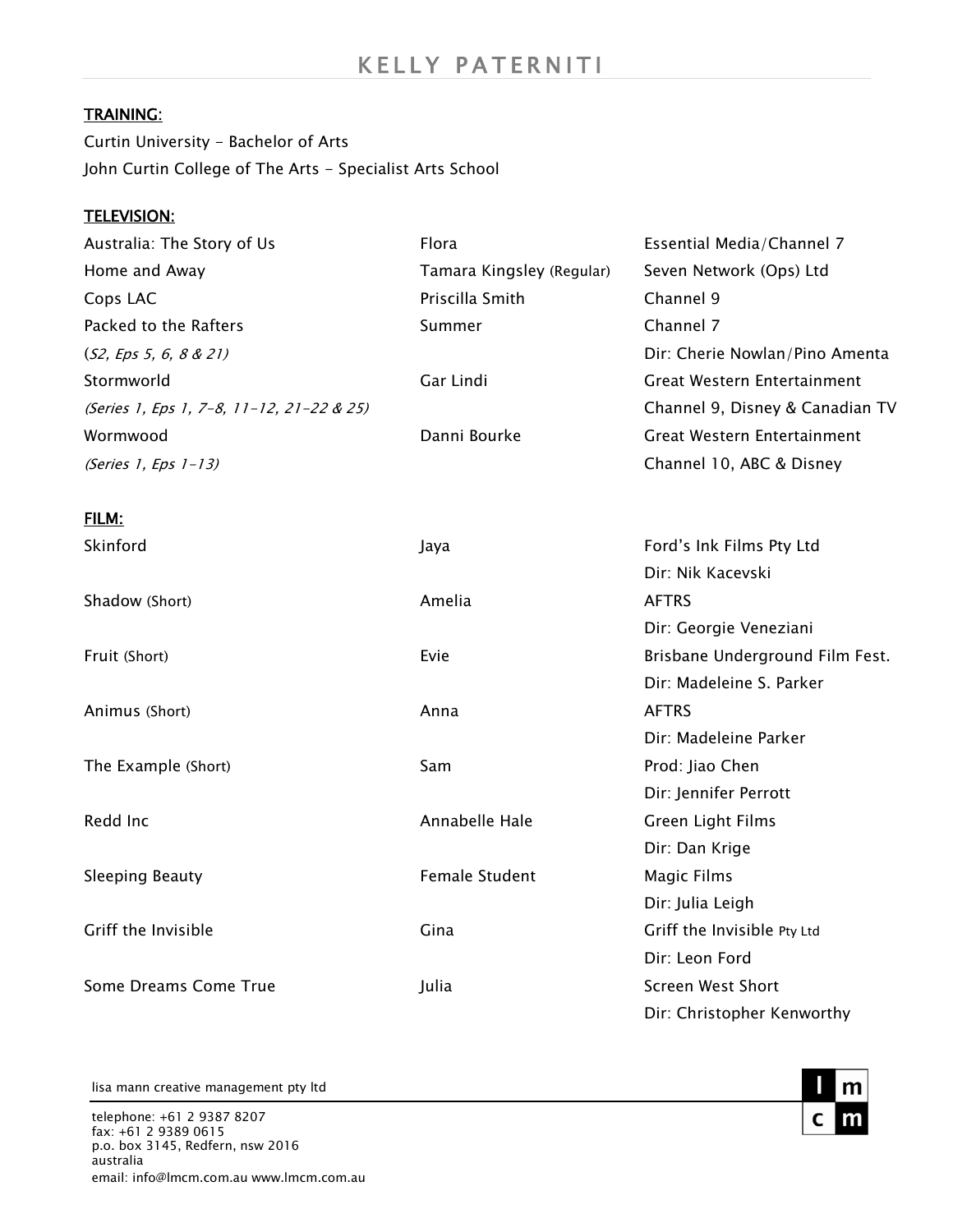| FILM (continued): |                              |
|-------------------|------------------------------|
| Sam Seng          | <b>FTI Short</b>             |
|                   | Dir: Chris Scully            |
| The Hacker        | <b>FTI Short</b>             |
|                   | Dir: Hugh Buttsworth         |
| Brightside        | <b>Independent Short</b>     |
| Irrevocable       | <b>Centaur 7 Productions</b> |
|                   | Dir: Stevie Cruz Martin      |

### THEATRE:

| <b>Kill Climate Deniers</b> | Beeker             | <b>Pleasance Theatre</b>       |
|-----------------------------|--------------------|--------------------------------|
|                             |                    | Dir: Nic Connaughton           |
| Good Cook. Friendly. Clean. | Character A        | <b>Griffin Theatre Co</b>      |
|                             |                    | Dir: Marion Potts              |
| A Flea in Her Ear           | Antionette/Eugenie | Sydney Theatre Company         |
|                             |                    | Dir: Simon Phillips            |
| Romeo & Juliet              | Juliet             | Bell Shakespeare Co            |
|                             |                    | Dir: Peter Evans               |
| As You Like It              | Celia              | Bell Shakespeare Co            |
|                             |                    | Dir: Peter Evans               |
| <b>Emerald City</b>         | Helen              | <b>Griffin Theatre Company</b> |
|                             |                    | Dir: Lee Lewis                 |
| <b>Three Sisters</b>        | Irina              | Cry Havoc                      |
|                             |                    | Dir: Kate Revz                 |
| $S - 27$                    | June               | <b>Griffin Theatre Company</b> |
|                             |                    | Dir: Caroline Craig            |
| Dealing With Clair          | Anna               | <b>Griffin Theatre Company</b> |
|                             |                    | Dir: Cristabel Sved            |
| Romeo and Juliet            | Juliet             | <b>Essential Theatre</b>       |
|                             |                    | (WA Wineries Tour)             |
|                             |                    | Dir: Peter Tulloch             |
| Dirty Pretty Nails          | Evelyn             | The Blue Room Studio           |
|                             |                    | Dir: Andy Harmsen              |
| Cloudstreet                 | <b>Red Lamb</b>    | WA Youth Theatre Company       |
|                             |                    | Dir: Jenny Davis               |